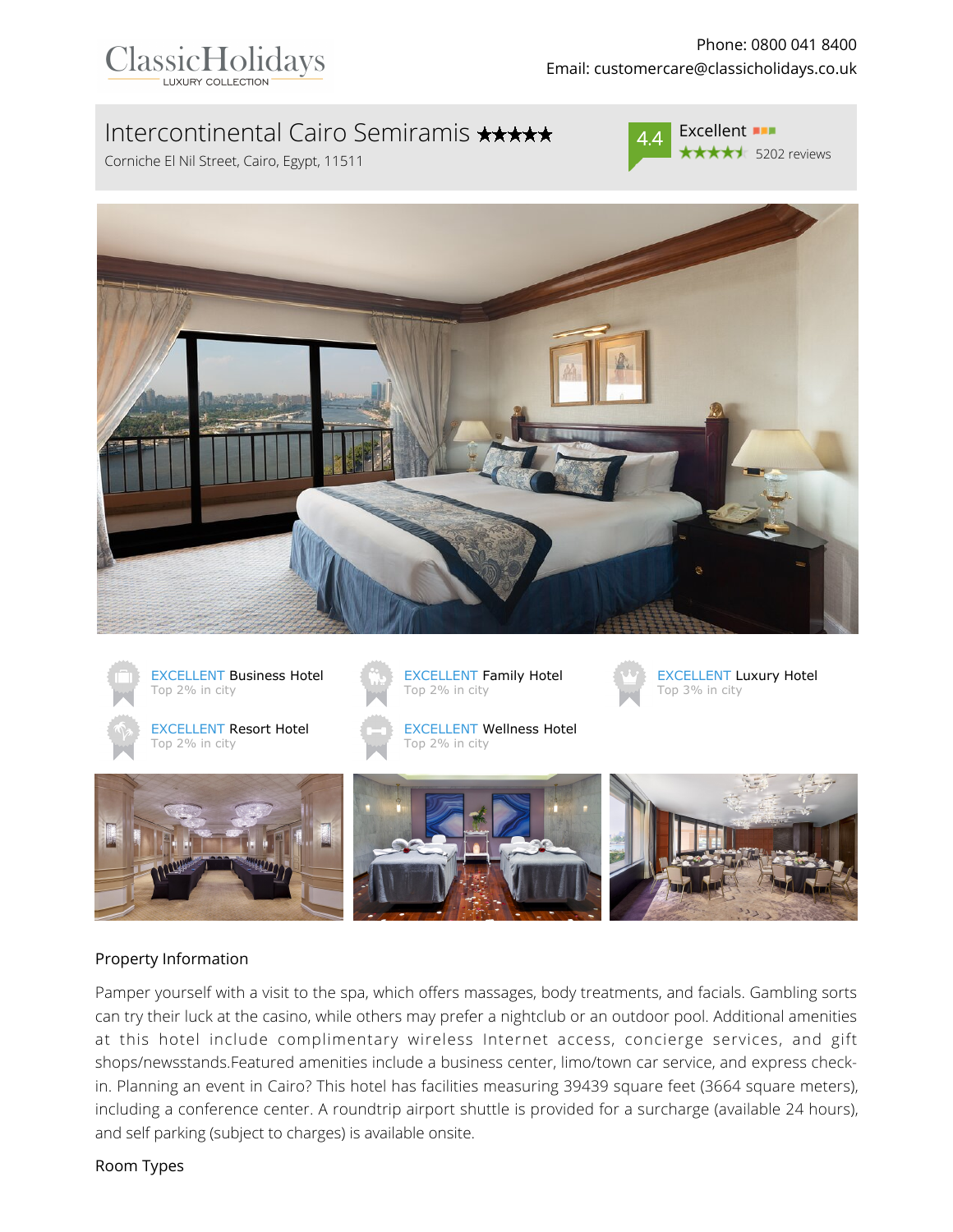Make yourself at home in one of the 726 guestrooms featuring minibars and Smart televisions. Rooms have private balconies. Complimentary wireless Internet access keeps you connected, and satellite programming is available for your entertainment. Private bathrooms with bathtubs feature designer toiletries and bidets.

### Dining Facilities

Grab a bite at Night &Day, one of the hotel's 8 restaurants, or stay in and take advantage of the 24-hour room service. Snacks are also available at the 2 coffee shops/cafés. Relax with a refreshing drink from the poolside bar or one of the 2 bars/lounges. Buffet breakfasts are available daily from 6:00 AM to 11:00 AM for a fee.

### Activities

Distances are displayed to the nearest 0.1 mile and kilometer.

Tahrir Square - 0.5 km / 0.3 mi American University of Cairo - 0.7 km / 0.4 mi Qasr El Nil Bridge - 0.7 km / 0.5 mi Cairo Opera House - 0.8 km / 0.5 mi Egyptian Museum - 0.9 km / 0.5 mi Cairo Tower - 1 km / 0.6 mi Abdin Palace - 1.7 km / 1.1 mi Sports Center Gezirah Sporting Club - 2.1 km / 1.3 mi Museum of Islamic Art - 2.4 km / 1.5 mi Giza Zoo - 2.7 km / 1.7 mi Orman Botanical Gardens - 2.7 km / 1.7 mi Aquarium Grotto Garden - 2.7 km / 1.7 mi Ibn Tulun Mosque - 2.9 km / 1.8 mi Gayer-Anderson Museum - 3 km / 1.9 mi First Mall Cairo - 3.1 km / 1.9 mi The nearest airports are: Cairo Intl. Airport (CAI) - 23.8 km / 14.8 mi Giza (SPX-Sphinx Intl.) - 42.5 km / 26.4 mi The preferred airport for Intercontinental Cairo Semiramis is Cairo Intl. Airport (CAI).

# Surrounding Area

A stay at Intercontinental Cairo Semiramis places you in the heart of Cairo, within a 10-minute walk of Tahrir Square and American University of Cairo. This 5-star hotel is 0.5 mi (0.9 km) from Egyptian Museum and 0.6 mi (1 km) from Cairo Tower.

# Note

Extra-person charges may apply and vary depending on property policy Government-issued photo identification and a credit card, debit card, or cash deposit may be required at check-in for incidental charges Special requests are subject to availability upon check-in and may incur additional charges; special requests cannot be guaranteed Safety features at this property include a fire extinguisher, a smoke detector, a security system, and a first aid kit This property advises that enhanced cleaning and guest safety measures are currently in place Disinfectant is used to clean the property; commonly-touched surfaces are cleaned with disinfectant between stays; bed sheets and towels are laundered at a temperature of at least 60°C/140°F Personal protective equipment, including masks and gloves, will be available to guests Social distancing measures are in place; staff at the property wear personal protective equipment; a shield is in place between staff and guests in main contact areas; periodic temperature checks are conducted on staff; temperature checks are available to guests; guests are provided with hand sanitizer Individually-wrapped food options are